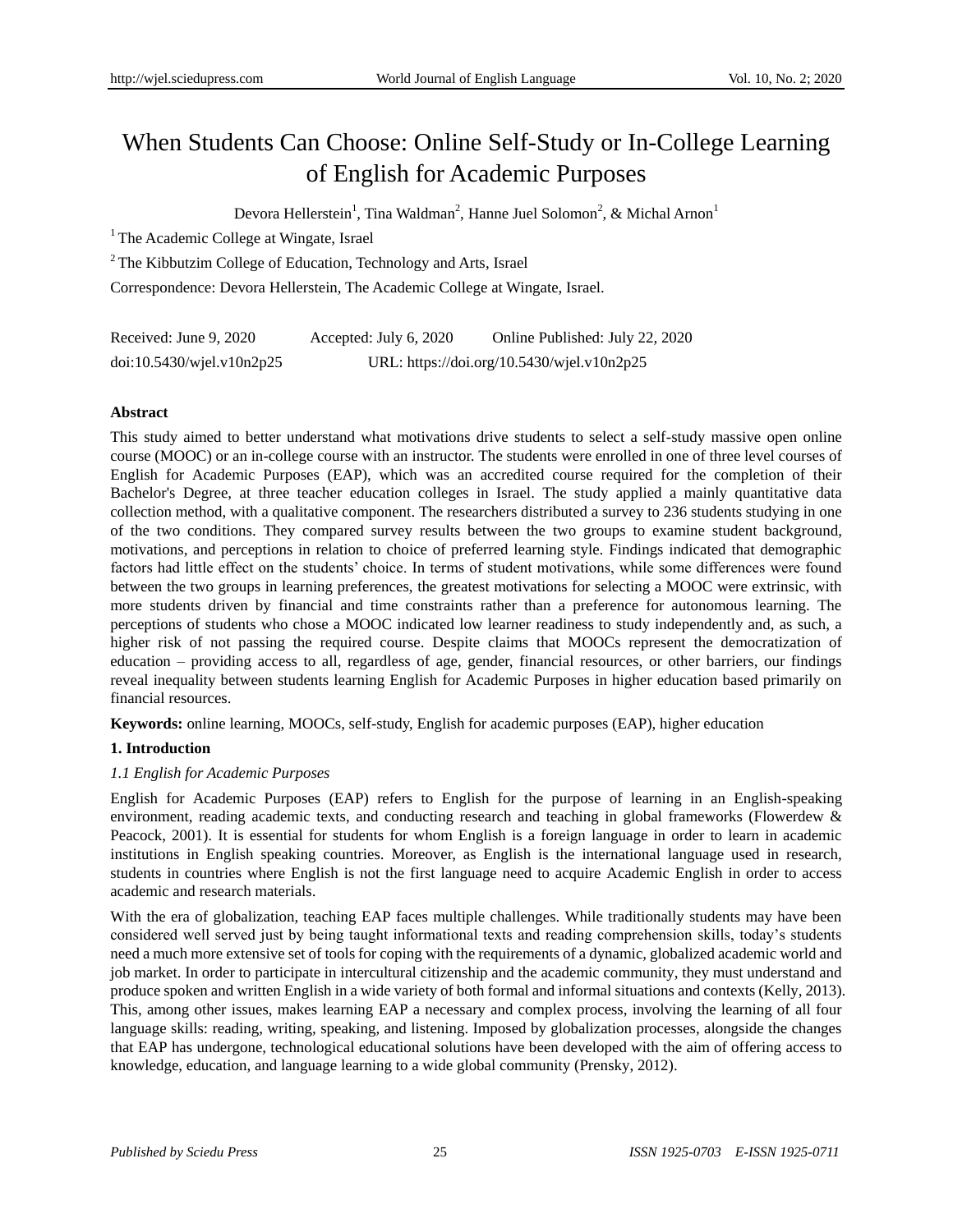# *1.2 The Debate on MOOCs*

# 1.2.1 Types of Online Learning

While distance learning dates back to the 1890s when universities permitted students to learn outside of their physical campuses, only a century later did technology enable the first entirely online course to be offered in 1981 (Wallace, 2003). Online courses have become increasingly available since then. The effects of online distance learning on education, for good and for bad, have been the subject of much recent debate (i.e., Corbeil, Khan, & Corbein, 2019; De Corte, Engwall, & Teichler, 2016; Gameel & Wilkins, 2019; Guri-Rosenblit, 2006; Wang, Hall, & Wang, 2019).

There are several types of distance learning which require clarification before their effects can be discussed. The most widely used format is the hybrid or blended course, which refers to face-to-face instruction with an online component, mainly for student practice and for submitting assignments, in addition to promoting interaction between students and their teacher and among peers outside of class (Yao, 2019). Another format of the online course is entirely online, with no physical contact with other participants in the course, but with the teacher serving as an online mediator or facilitator of the course in terms of comprehension of the materials and promoting discussion among the students (Kebritchi, Lipschuetz, & Santiague, 2017).

Another form of online learning is through the Massive Open Online Course (MOOC), which refers to a platform capable of serving an unlimited number of students. Several forms of MOOCs have been developed since the first MOOC was made available. Cole and Timmerman (2015) describe two types of MOOCs. C-MOOCs refer to courses with interaction among the students, who act as peer-tutors and conduct discourse about the course contents and structure. X-MOOCs refer to courses which offer automated instruction for students' self-study without student or teacher interaction. L-MOOCs refer to language MOOCs, which offer diverse forms of online language learning.

# 1.2.2 Proposed Benefits of MOOCs

Advocates of MOOCs claim that this method of learning can provide equal access to any individual who desires to learn, regardless of social class, previous education experience, or any other potential constraint. According to MOOC proponents, second-chance and part-time students seeking more flexible and independent learning, now have an opportunity to study in courses to which they were previously denied access. For instance, according to Alcorn, Christensen, and Kapur (2015) MOOCs provide higher quality education than that available to those graduates in India and the Global South seeking to bridge the gap between the education they received and the demands of their profession. Others have noted the opportunities MOOCs afford to certain groups denied access to education, such as female students in certain regions who cannot attend traditional college campuses (Al Megren & Yassin, 2013). MOOCs also offer knowledge to lifelong learners who are either professionals attempting to stay updated in their profession or those wishing to gain information in an array of subjects for their own interest (Corbeil et al., 2018). As Hew and Cheung (2014) noted in their review, "…some believe that MOOCs represent the ultimate democratization of education, by making education more accessible to as many people as possible" (p. 46).

A review on motivations for enrolling in MOOCs by Hew and Cheung (2014) identified four main reasons: 1) an interest in learning a new subject or to widen one's existing knowledge; 2) curiosity about MOOCs and a desire to try out this new learning experience; 3) personal challenge; and 4) professional certification. The fact that MOOCs are predominantly free of charge was considered an added incentive to enroll in them. These motivations are in line with the claims made by proponents of MOOCs arguing for the equal education opportunities and access they provide to diverse populations of students, lifelong learners, and professionals.

# 1.2.3 Proposed Limitations of MOOCs

Despite the apparent benefits that MOOCs are supposed to offer, low student completion rates indicate that MOOCs have failed to deliver on their promise. While there is much debate surrounding MOOCs, there is general agreement that high dropout rates have been the Achilles heel of these courses ever since their inception. The Online Course Report (2016), which studied MOOCs and student registration globally, reported a 5% retention rate for all students who enrolled in all MOOCs around the world. This means that 95% of students who enrolled in such courses did not complete the course. In fact, they often did not view beyond the first or second session. These rates have remained more or less the same to date, with most studies reporting between 5-10% completion rates (e.g., Fioriksdottir, 2018; Wang et al., 2019).

*Published by Sciedu Press* 26 *ISSN 1925-0703 E-ISSN 1925-0711* The literature has examined different types of MOOCs, diverse learners registered to MOOCs, and the role of teachers or facilitators, among other issues, in an attempt to better understand the high dropout rate. Hew and Cheung's review (2014) identified four main challenges to MOOCs: 1) lack of incentive; 2) lack of background knowledge for understanding the contents, with no one to turn to for help; 3) unclear assignments; and 4) lack of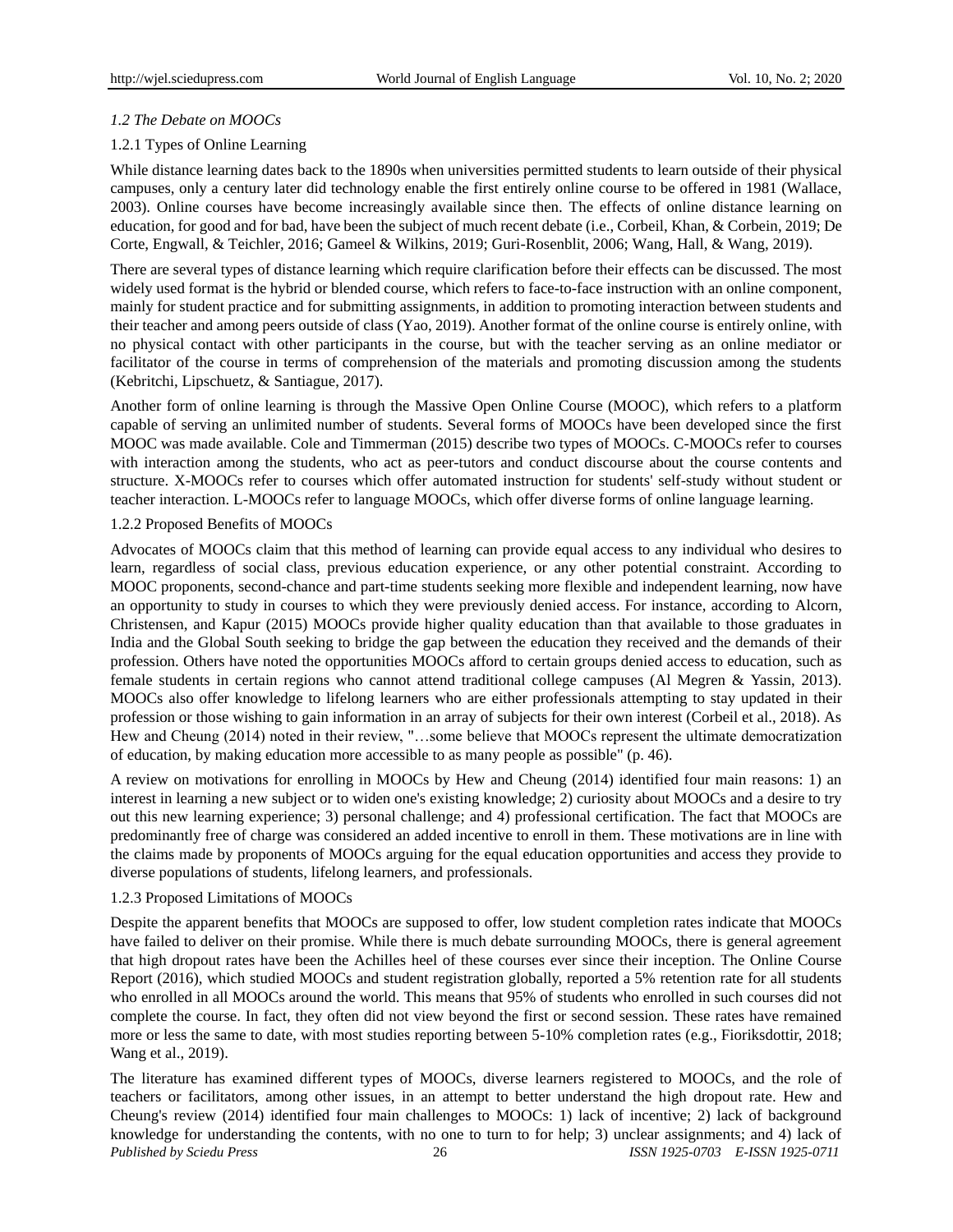time to commit to completing the course.

The vast majority of the literature supports and strengthens the finding that with no support and no one to turn to for help, the majority of students are not likely to complete a MOOC. Research has repeatedly concluded that without meaningful interaction with a teacher mediating or facilitating materials and knowledge, and without interaction among peers, the student satisfaction rate is low, as is completion of the course (e.g., Cole & Timmerman, 2015; Guri-Rosenblit, 2006; Garrison & Cleveland-Innes, 2005; Hew & Cheung, 2014; Wallace, 2003). A study comparing the same language courses at different levels in three modalities – blended, distance (including online interaction with a tutor), or open self-directed (non-tutorial) – found the lowest completion rates among the open self-directed modality (Frioriksdottir, 2018). The evidence seems to overwhelmingly support the notion that student support from either a teacher/facilitator or peers, and their interaction, are essential for learning.

As a way to promote autonomous learning and increase completion rates, MOOCs began to be offered to college students for accreditation. It was assumed that college credit would serve as a positive incentive for students to complete courses and to counter the high dropout rates. Yet, Wang et al. (2019), who examined accredited MOOCs in China over a three-year period, found that overall students were dissatisfied with their MOOC learning experience. In the institution where the study was conducted, students were obligated to take four online accredited courses. While some students reported satisfaction with the flexibility in learning and ownership in learning, more than half were dissatisfied, reporting a low quality of the courses, technical problems, and mainly the unengaging mode of learning with its lack of interaction. Widespread absenteeism, or leaving the video on without watching, was reported, and many students skipped the entire MOOC, paying others to replace them. Wang et al. concluded that "merely relying on students' self-regulation to engage in the courses, without even guiding students to improve their self-regulation would be unrealistic" (p. 9). Another study of accredited MOOCs was conducted in Japan, which found that contrary to the expectation that young Japanese college students would have ICT learner readiness for MOOCs, the majority possessed ICT for daily use but did not have the digital skills needed for educational purposes (Mehran, Alizadeh, Koguchi, & Tekmura, 2017). In this study as well, students preferred face-to-face instruction over online learning.

#### 1.2.4 The Significance of Learner Readiness

Learner readiness has been the focus of recent literature on MOOCs. Learner readiness includes, inter alia, the background knowledge necessary to understand the contents of a course, the emotional and psychological abilities to study autonomously, and the digital skills to navigate within an online environment. While proponents of MOOCs have argued for access to education they provide to all learners, the profile of the majority of students enrolled in MOOCs has been highly educated students – either postgraduates or, to a lesser extent, first and second degree students (see Alcorn et al., 2015; Gameel & Wilkins, 2019; Liyanagunawardena, 2015). It would seem that students with a higher education possess the greatest learner readiness in comparison to students without this advantage, raising questions regarding whether MOOCs are in fact accessible to all learners.

In their study of learner readiness, Gameel and Wilkins (2019) compared ICT skills, self-efficacy, and locus of control between students enrolled in MOOCs in North America, Europe, Latin America, and the Caribbean, and the Arab States. Their findings indicated that while the majority of the students all had similar access to the Internet and technological tools and were enrolled in one of the same five MOOCs (some of them delivered in English and others in Arabic), cultural differences emerged regarding learner readiness. Students in the Arab States had the lowest level of engagement with ICT and the lowest level of locus of control, in comparison to Europeans and North Americans. Moreover, in support of the abovementioned findings on student profiles, students with professional, Master's or Doctoral degrees had the highest level of learner self-efficacy and locus of control. Students with the highest ICT engagement had at least some college background, and male students had higher ICT engagement and learner self-efficacy than female students.

Based on the continuing debate and existing findings on MOOCs, the current study examined student motivations for electing either a free MOOC course or a paid face-to-face course in EAP, which is required for a Bachelor's Degree in Israel. Unlike previous studies, students in the current study could opt for the modality of study for a requisite course.

#### *1.3 Context of the Study*

As in much of the world, students at institutions of higher education in Israel are required by the Council for Higher Education (CHE) to reach an exemption level in English in order to receive their Bachelor's Degree, so that they can cope with their academic requirements in their field of study. Students are placed according to a national exam into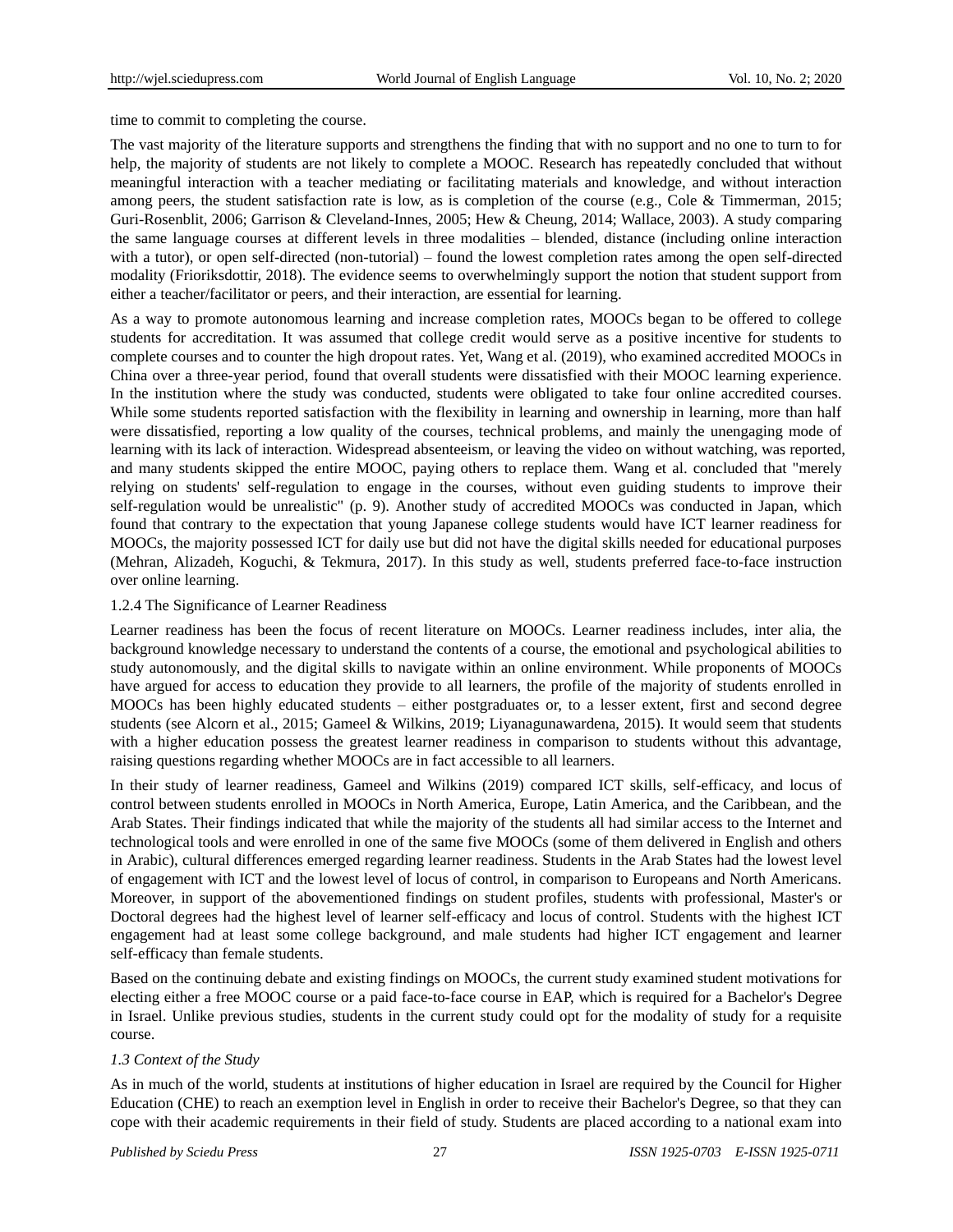one of four levels, and are required to take between one to four English courses until reaching the exemption level, unless placing at an exemption level to begin with.

In 2015, a reform in EAP studies by the CHE enabled students to choose whether to take their English courses on campus, or to enroll in MOOCs and study independently at no cost. The availability of these online courses has impacted EAP studies in general, with implications for the future of the field, its practitioners, and most importantly, its students. Initial reports indicate that some 60%-75% of the students who opted to study with MOOCs failed the post-course exams, which is the sole assessment parameter. This change is especially worrying, seeing that the level of English needed for academic studies is one of the major barriers for many students, especially from certain sectors in Israeli society, who want to advance their education (Feniger & Ayalon, 2015).

### *1.4 Research Questions and Hypotheses*

This study aims to provide a better understanding of the motivations driving EAP students to opt for a self-study MOOC or an in-college course with an instructor. The following research questions guided this study:

- 1. Which language and demographic background factors, if any, affect students' choice?
- 2. Which motivations affected students' choice?
- 3. Do students' self-perceptions about learning in general and learning in English affect their choice, and if yes, in what way?

We anticipated that students would select a course based on their preferred form of learning and their learner readiness. Students who perceived that they lacked learner readiness in general, and in English in particular, would prefer the interaction and support of an instructor and peers. Moreover, they would choose an established framework with a set schedule. These factors would underlie their choice for a face-to-face course. Students who opted for the MOOC would be students with the perception that they possessed learner readiness. The main factor underlying their choice for a MOOC would be to attain independent, autonomous, and flexible learning. Additional factors could be the convenience of studying at home, the ability to fit in studies within their work schedule, and the low cost. Furthermore, students who suffer from feelings of anxiety about studying English, or attribute little importance to the subject, may choose the MOOC in order to avoid studying with a teacher and peers in a classroom.

# **2. Methods**

# *2.1 Participants and EAP Courses*

A total of 236 students from three teacher education colleges, representing the general student population in Israeli society and the diversity of its sectors, participated in the study. The average age of the students was 24 years. Of the respondents, 18% were male and 82% were female, a gender distribution that is representative of the teaching body in Israel (Knesset, 2019). In terms of choice of course, 18.8% chose a self-study online English course (46 students) and are referred to as "online students" in the current study, while 80.2% (190) chose a teacher-supported in-college English course, and are referred to as "in-college students" in the current study.

The colleges where the students were enrolled are supervised by the CHE and offer a 4-year B.Ed. program. The courses given by the EAP units in the colleges are either face-to-face or blended learning instruction. The instruction includes frontal teaching and group work, with instructors focusing on the four skills of reading, writing, speaking, and listening, with an emphasis on reading comprehension. The students are required to complete individual and collaborative assignments and presentation tasks, as well as to take a midterm and final exam.

In all blended instruction courses, the majority of learning hours are face-to-face with an instructor, supplemented by online instruction on the MOODLE (Modular Object-Oriented Dynamic Learning Environment) platform. Online instruction consists of asynchronous tasks, including vocabulary and grammar exercises, reading practices, and discussion forums in which students and the teacher take part. The final grade for the college courses is composed of both coursework and the final exam grade, which according to the CHE regulations, must be above 60 in order to pass the course.

The MOOCs provide self-study of the same three lower levels of EAP as offered on campus, with the fourth and highest level required to be taken on campus at no additional cost. The MOOCs at each level are identically structured, comprising several units of information. These include a target article and recorded mini lectures which alternate between English and Hebrew, describing reading strategies such as predicting, context clues, determining text purpose, and structure, etc. Each unit ends with a practice multiple choice quiz which is graded automatically (retrieved from http://study.onl.co.il/). Students who opt for a MOOC must pass a national post-exam in order to advance to the next level.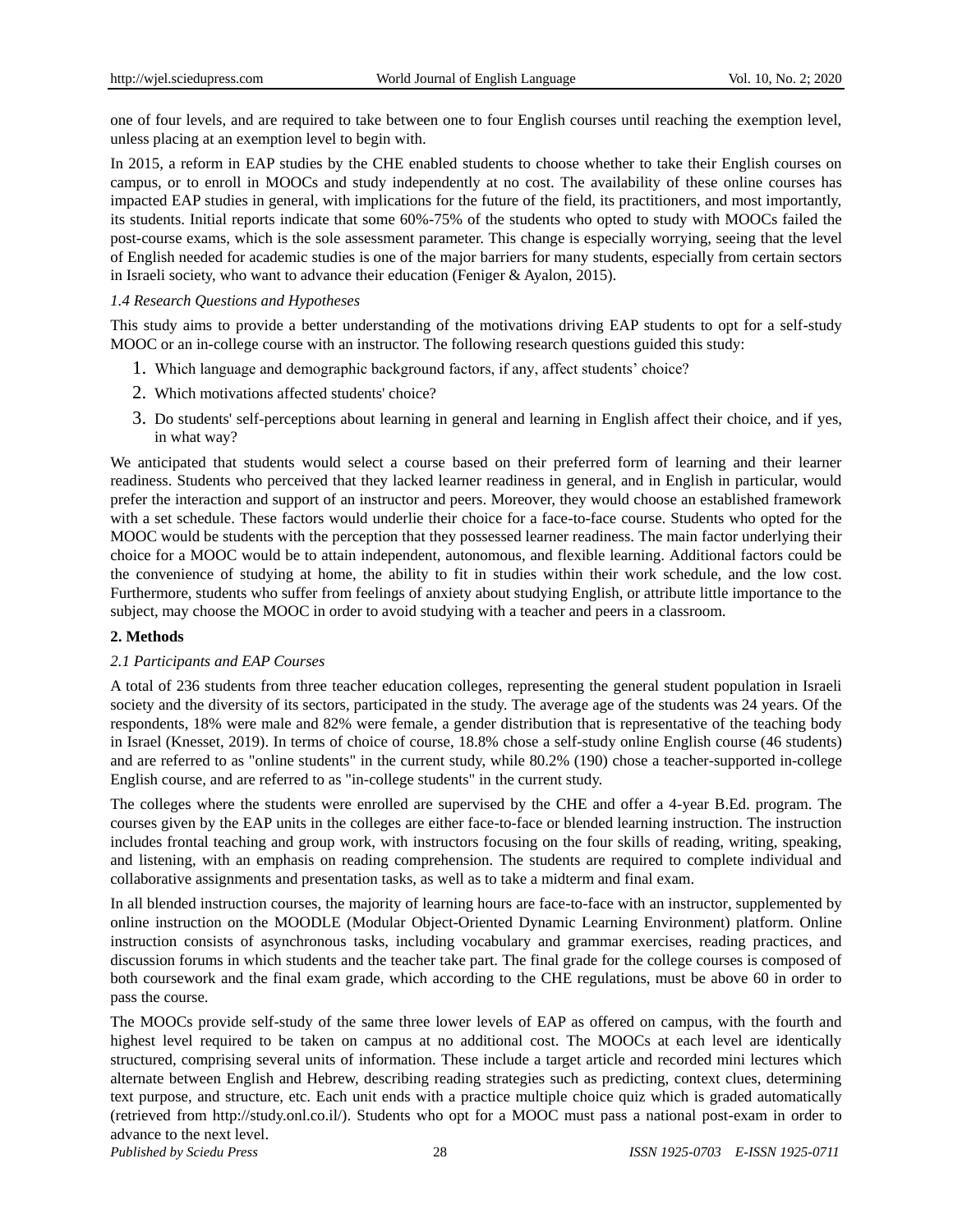Some 400-600 students were enrolled in EAP courses in each college at the time of the study. Students learning EAP in the three lower academic levels in each of the colleges were recruited to take part in the study.

### *2.2 Tools*

This study was mainly quantitative, with a qualitative component, and based on data collected from a survey constructed for the purpose of the study. The Survey for Students Enrolled in EAP Courses (SSEEAP) comprises five sections. Section A includes 10 demographic background questions. Section B includes four questions regarding their EAP background; students indicated their choice of course (MOOC or face-to-face), the level they were studying (Pre-Basic, Basic, Advanced A, or Advanced B), how many previous levels they had taken at the college before reaching the current level, and their score in the national English placement exam. Section C is an open-ended question asking students to provide the three foremost reasons behind their choice to study independently online or in a face-to-face college course. Section D also targets information about students' motivations for their choice of course type; students respond by choosing their position between two opposite statements on a scale. For example, between the statements "I study better without a group of other students" (1) and "'I study better with a group of other students" (4), students mark their position on a scale of 1-4. Similarly, students are asked to indicate their position on a scale from 1-4 regarding the statements "I can study independently and have no need for a teacher" (1) and "I need a teacher in order to learn" (4). Statements in this section relate to students' learning preferences, including intrinsic and extrinsic motivations, their past experiences in learning English, and the importance they attribute to learning English. Section E is composed of statements of self-perception about learning English, with which students are asked to rate their level of agreement on a 5-point Likert scale adapted from Daly and Miller (1975). Part F includes one open-ended question asking students if they have any additional comments. The survey was sent to students in Hebrew and Arabic. Each student chose to fill out the survey in their language of preference, and their open-ended answers were translated to English.

# *2.3 Procedure*

Following a pilot, the SSEEAP was designed for all students to enable comparison between the two groups. Reliability of the survey was conducted by a Factor Analysis and an Alpha Cronbach test. In the 2016-17 academic year, the SSEEAP was distributed to all students in the three colleges registered for EAP courses. The SSEEAP was distributed online in a Google survey format which the students received by email.

# *2.4 Data Analysis*

Statistical analysis was conducted using the SPSS Statistics 23.0 program. Differences in demographic and background variables between students learning in online courses and students learning in college courses was conducted by means of Chi<sup>2</sup> tests for the categorical variables, and ANOVA tests were conducted for the quantitative variables. Statistical significance was set at P<0.05 for all the tests.

The open questions were independently examined by two of the researchers, both explicitly and holistically, while paying attention to the themes that emerged (Ryan & Bernard, 2000). Answers were coded and thematically categorized (Dey, 1993).

# *2.5 Ethical Considerations*

Student participation was voluntary. Students received a written explanation of the purpose of the study, its expected benefits, the policy of confidentiality that the researchers were required to adhere to, and the students' right to take part or decline participation. Students who agreed to partake in the study opted in by answering the online survey they received. Ethical approval was granted by each of the institutions where the research was conducted.

# **3. Results**

# *3.1 Registration Data*

Of the 236 students who participated in the study, 190 (80.2%) registered for in-college courses and 46 (18.8%) registered for online courses. The course levels in which the students were enrolled can be found in Table 1: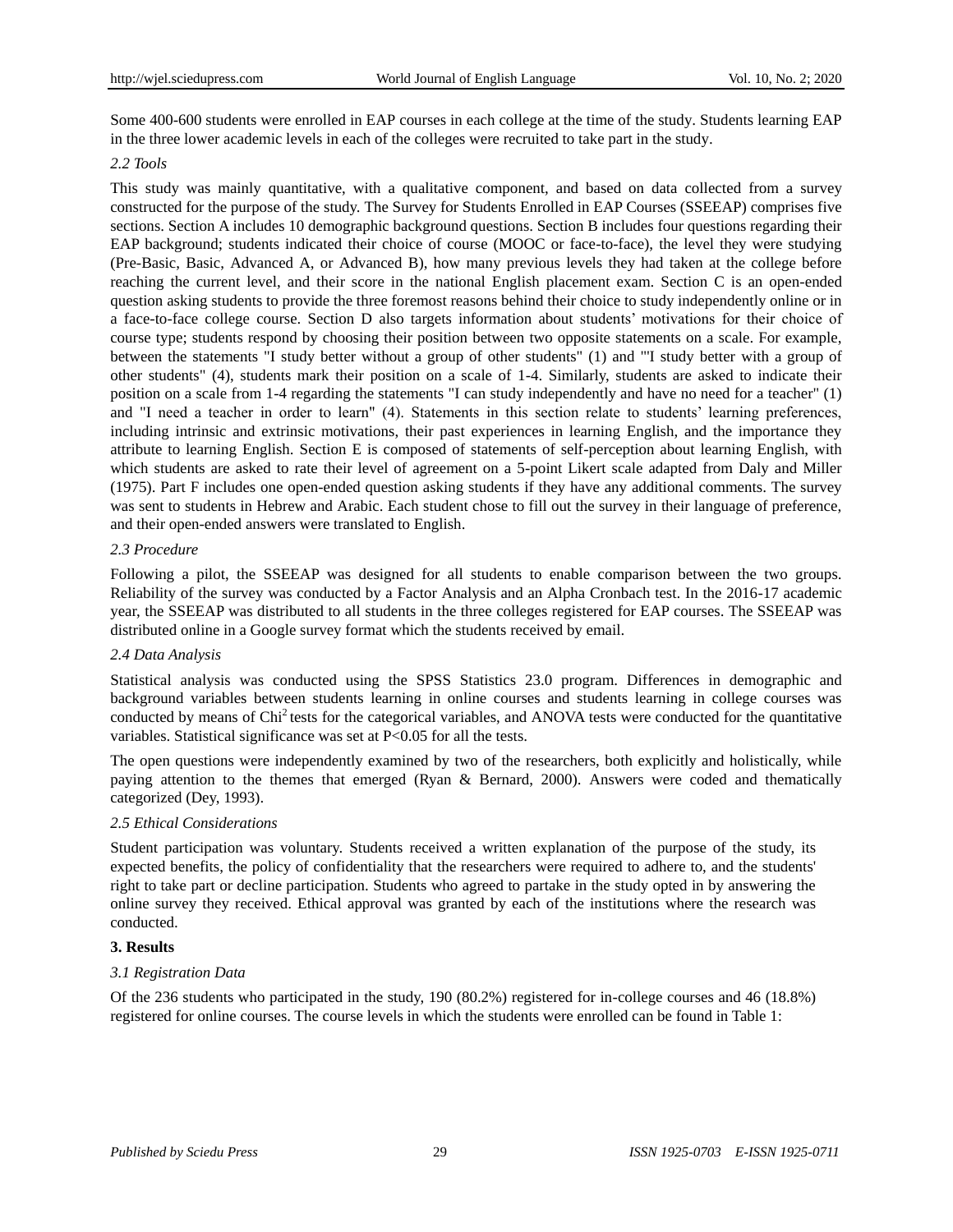| Level      | In-College<br>Course | In-College<br>Course | Online<br>Course | Online<br>Course | Total     |
|------------|----------------------|----------------------|------------------|------------------|-----------|
|            | N                    | (96)                 | N                | (%)              |           |
| Pre-Basic  | 68                   | 35%                  |                  | 28%              | 81 (34%)  |
| Basic      | 28                   | 4%                   |                  | 46%              | 49 (21%)  |
| Advanced A | 94                   | 49%                  |                  | 26%              | 106 (44%) |

Table 1. Distribution of student enrollment according to course level and course type

#### *3.2 Demographic Data*

No statistically significant differences between in-college and online students were found in terms of mean age (in-college M=23.8, SD=3.73; online M =24.02, SD=2.38),  $t(227)=0.33$  p<0.05. Similarly, no statistically significant differences were found in gender distribution, with 83.5% female and 16.5% male students comprising the in-college student group and 73.3% female and 26.7% male students comprising the online student group,  $\chi^2(1)=2.61 \text{ p}>0.05$ .

In terms of native language distribution, statistically significant differences were also not found. Among the online students, 85.8% were native Hebrew speakers, 6.7% were native Arabic speakers, 4.4% were native Russian speakers and 6.7% were native speakers of other languages (French and Polish). Among the in-college students, 82.2% were native Hebrew speakers, 8.42% were native Arabic speakers, 2.1% were native Russian speakers, and 3.7% were speakers of other languages (French, Portuguese, Spanish, Amharic, and Persian), *2 (3)=2.36 p>0.05*.

When asked about learning disabilities, no statistically significant differences were reported by students who chose in-college courses (40%) in comparison to students who chose online courses (40%),  $\chi^2(1)=0.65 \, p>0.05$ .

#### *3.3 Motivations for Choice of Course*

To better understand the reasons that motivated students to choose course type, students rated 12 reasons on a scale of 1-4 ('1' indicating reasons more plausible for choosing an online course and '4' the opposite position indicating a reason more plausible for choosing an in-college course). In order to get a clearer view of motivations, answers '1-2' were collapsed to '1' and answers '3-4' were collapsed to '2'.

Our findings indicated statistically significant differences between the two groups of students for 11 out of the 12 reasons provided in the questionnaire (see Figure 1). Interestingly, in all items a much higher percentage of agreement than anticipated was found, with reasons more plausible for registering to in-college courses among the students who registered for online courses. Most striking was the high percentage of agreement among students registered for the online course with the statements I study better under the guidance of a teacher" (65.2%), "I prefer to ask questions and receive answers from a teacher" (54.3%), and "I study better with a group of other students" (52.2%). Surprisingly, almost half agreed with the statements "Homework, quizzes, and a midterm exam prepare me for the final exam" (48.8%) and "grades in the other tasks help raise my final grade" (46.3%). Moreover, almost a third of the online students answered that they had a need to study with a teacher in a classroom (32.6%), and needed the support and encouragement of a teacher (30.4%).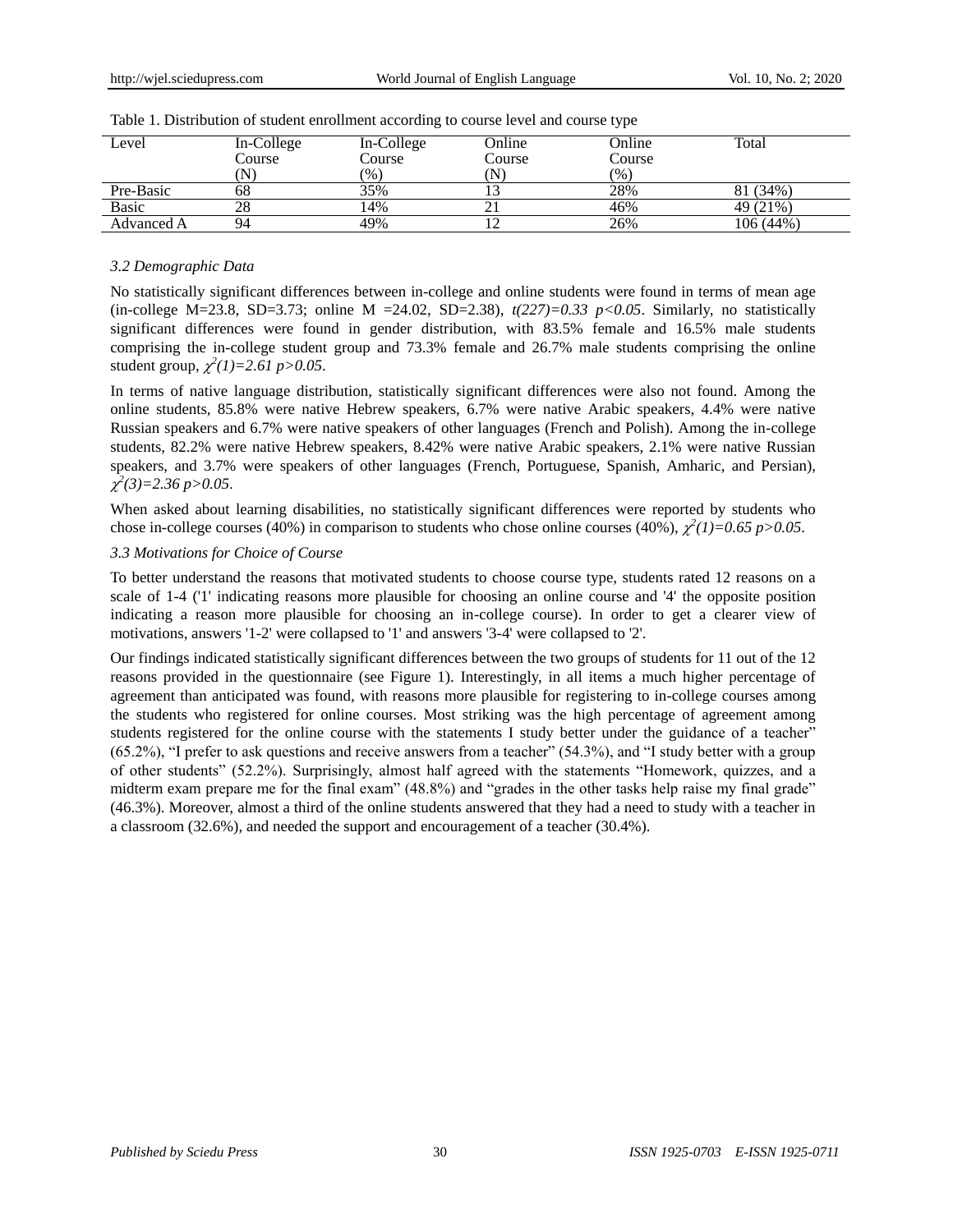

Figure 1. Percentage of respondents who agree with the statements (plausible reasons for choosing an in-college English course)

In terms of practical reasons motivating the choice of course, significant differences between the two groups also emerge. The highest agreement with reasons for choosing an online course was "financial savings" (84.4%) and "work does not enable me to study English at the college" (86%). Nevertheless, a surprising 32.6% of these students also agreed that they have "a preference to study within a framework with a set schedule".



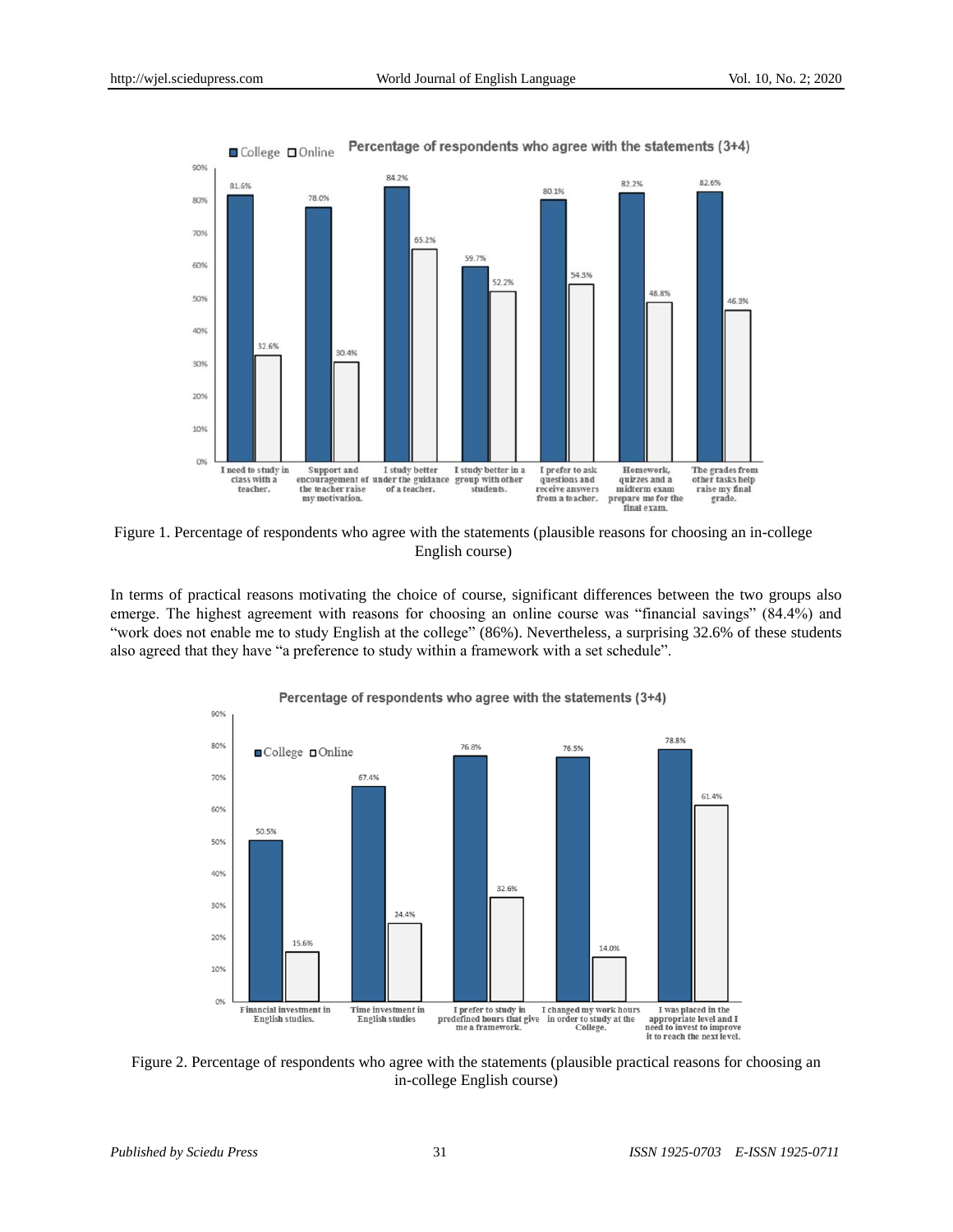#### *3.4 Self-Perceptions about Learning*

To better understand student perceptions and background in self-study and English language learning, students had to choose the option that best describes their attitude regarding 11 statements about their learning, on a 5-point Likert scale ("1" referring to most negative perception and "5" most positive perception). To get a clearer understanding of their views, scores "1-2" were collapsed to "1", neutral standing was attributed "2", and "4-5" were collapsed to "3".

A Chi<sup>2</sup> test revealed a significant difference between the groups in perception of self-study ( $\chi^2(2)=12.93 \text{ p}>0.05$ ). (see Figure 3). As expected, more online students (60%) in comparison to in-college students (33.2%) perceived their ability to study independently as good-excellent. At the same time, surprisingly, almost 40% of the students who chose to study online did not rate their independent study ability as good-excellent.



Percentage of respondents who agree (4-5) with the statements regarding English studies.

Figure 3. Percentage of respondents who agree with the statements regarding their English studies

No statistically significant differences were found on any of the other items. Particularly interesting findings, however, revealed that the students in both groups had a strong desire to learn English and improve their English reading comprehension, and that they perceived knowledge of English as an essential skill. The vast majority agreed with the statement "I want to study English" (85.1% of in-college students and 80.1% of online students), and the majority in both groups almost equally disagreed with the statement "I avoid learning English" (15.3% of in-college students and 13.6% of online students). Figure 4 provides a distribution of scores regarding student perceptions of their study needs and preferences, and Figure 5 presents a distribution of scores of student perceptions regarding investment and preferences in their English studies.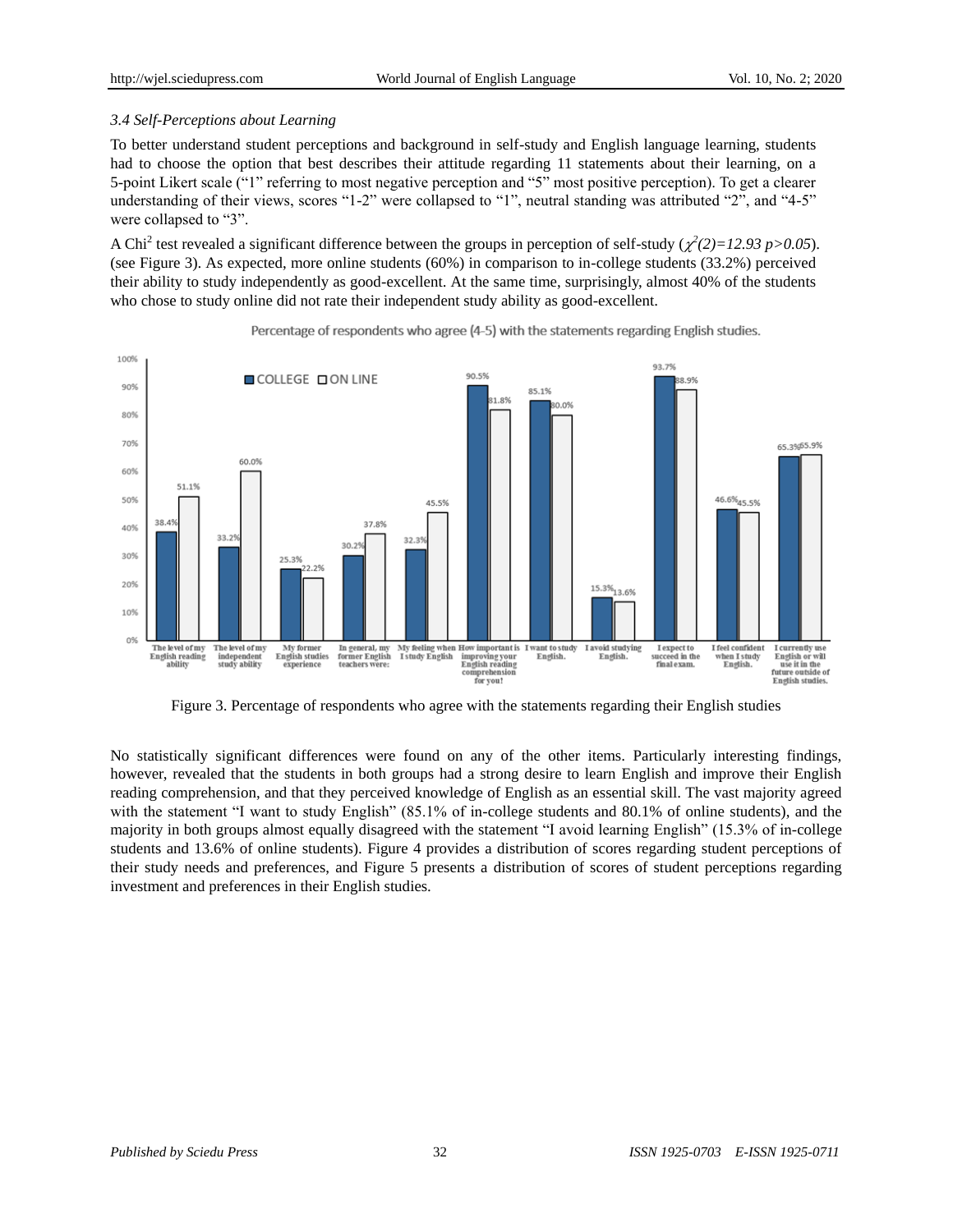

Figure 4. Distribution of scores regarding student perceptions of their study needs and preferences





#### *3.5 Open-Ended Question: Reasons for Choice of Course*

*Published by Sciedu Press* 33 *ISSN 1925-0703 E-ISSN 1925-0711* When analyzing the open-ended questions about student motivations for choosing course type, several themes emerged. These included a desire for a teacher, scheduling reasons, financial reasons, perceived ability to study

 $N$ o  $N$ es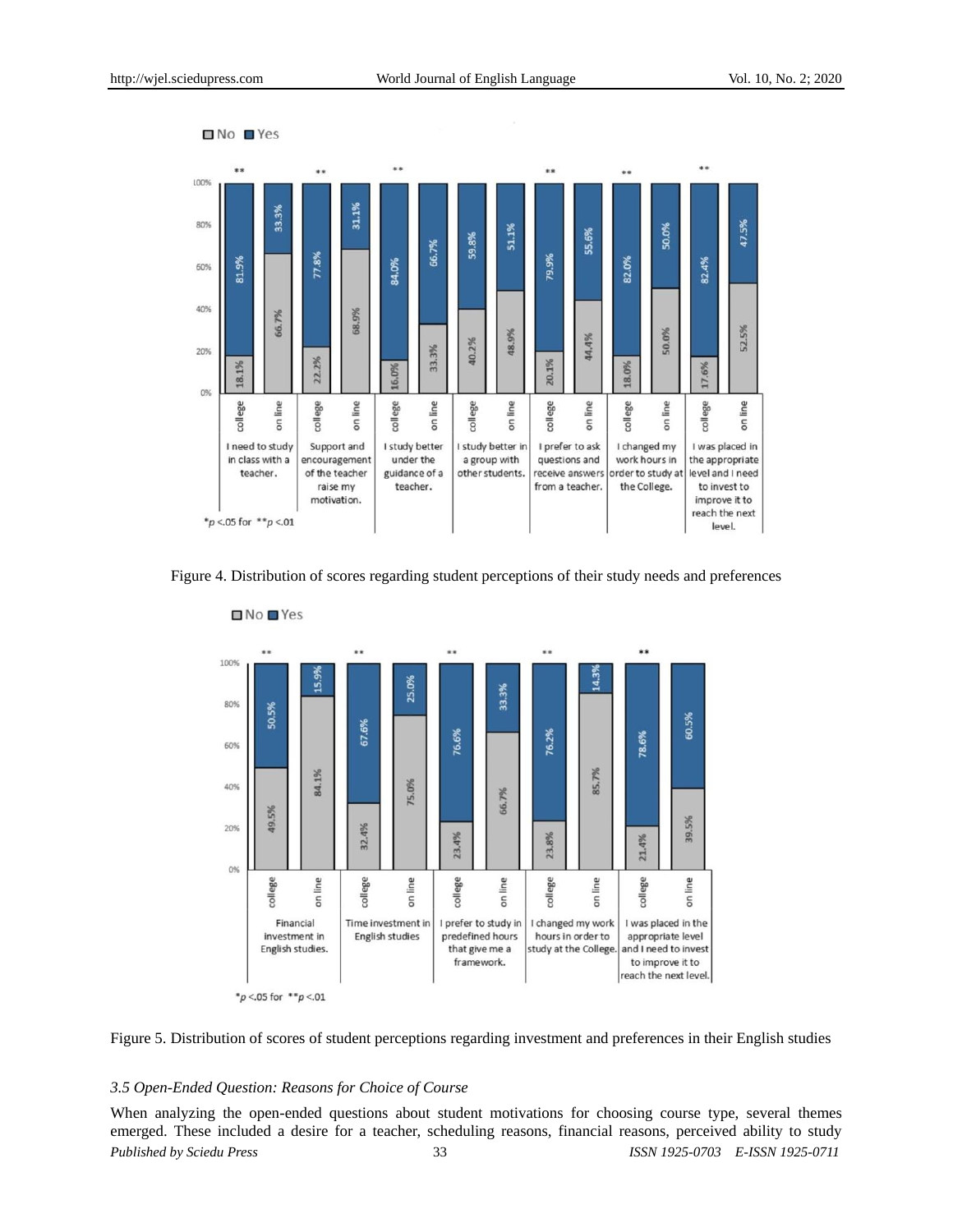independently, and perceived ability in English. As expected, most of the students taking an in-college course gave preference to 'studying under the guidance of a teacher' as their main reason for choosing a college course. Students mentioned teacher support, studying in an organized manner, assistance and personal guidance, someone to turn to, and studying in a classroom with a teacher as reasons for their choice of an in-college course.

I have chosen to study with the guidance of a teacher because I wanted the support of a professional.

I need someone who can guide me so that I can improve my English in the best way and study effectively.

In addition, the in-college students reported that they preferred a clear framework, as they believed that this enabled them to succeed in their studies. Sitting and studying in a classroom at a specific time with other students was viewed as essential for their learning. They expressed a lack of self-discipline for studying independently, and feared that their level of English was not high enough for self-study.

Because I distrust my independent learning, I chose a college course under the guidance of a teacher rather than an online course.

My English level is so low that I cannot study independently.

In contrast, the online students said that they chose independent study for convenience as opposed to the inconvenient scheduling of college courses, such as attending college an extra day or late in the evening. Many students reported that the course schedules at their college were at inconvenient times, and at times when they preferred to work. However, many indicated that they would have rather studied in a college course had the schedule suited them.

… the courses at the college are at a time that I have to work, I wish the courses were in the morning hours.

… I have to work. The teachers are fantastic and it is definitely better to study at the college, but unfortunately it is at the time that I have to work.

For online students, a major motivation cited for choosing independent study was an economic one; they wished to avoid the additional cost of a college course. Some added that if it hadn't been for the high expense of college courses, they would have chosen them over the online courses.

I chose the online course because the price of a college course is very high for me – this was a financial consideration

Finance and time – these are only reasons. Otherwise, I would have preferred a college course.

In terms of English level and ability to study independently, several online students perceived themselves as capable, although the responses such as the ones below appeared much less frequently.

I can do what is done in class on my own.

I can advance at my own pace, I am not dependent on others…freedom, independence.

In summary, the answers to the open-ended questions provided by both in-college and online students reveal a pattern similar to the answers of the closed survey questions. The motivations provided by students for their choices further sharpen the view that the main forces driving students to choose online courses as opposed to in-college courses are issues of convenience and cost, significantly outweighing the preference for independent study. In contrast, the main reason for choosing to study in a college course on campus is the desire for a personal teacher for support.

# **4. Discussion and Conclusions**

#### *4.1 Student Motivations for Choosing either MOOCs or In-College Courses*

This study aimed to better clarify what motivations drive students to select EAP self-study online or in-college courses with an instructor. For this purpose, the first question we examined was whether demographic differences were associated with the choice of course type. Results indicated that students who opted for self-study online learning and those who opted for in-college learning had very similar compositions. As such, it does not appear that age, gender, cultural background, or native language significantly affected student choices. A small but statistically insignificant difference was found in terms of gender, indicating that perhaps a higher number of male students prefer to study independently online. In addition, a small, statistically insignificant difference in native language was found, indicating that perhaps more speakers of Hebrew as a second or third language prefer to study independently online. This may be because the main language of instruction in all three colleges examined is Hebrew, and although the courses are in English studies, explanations sometimes take place in Hebrew, especially at the lower levels.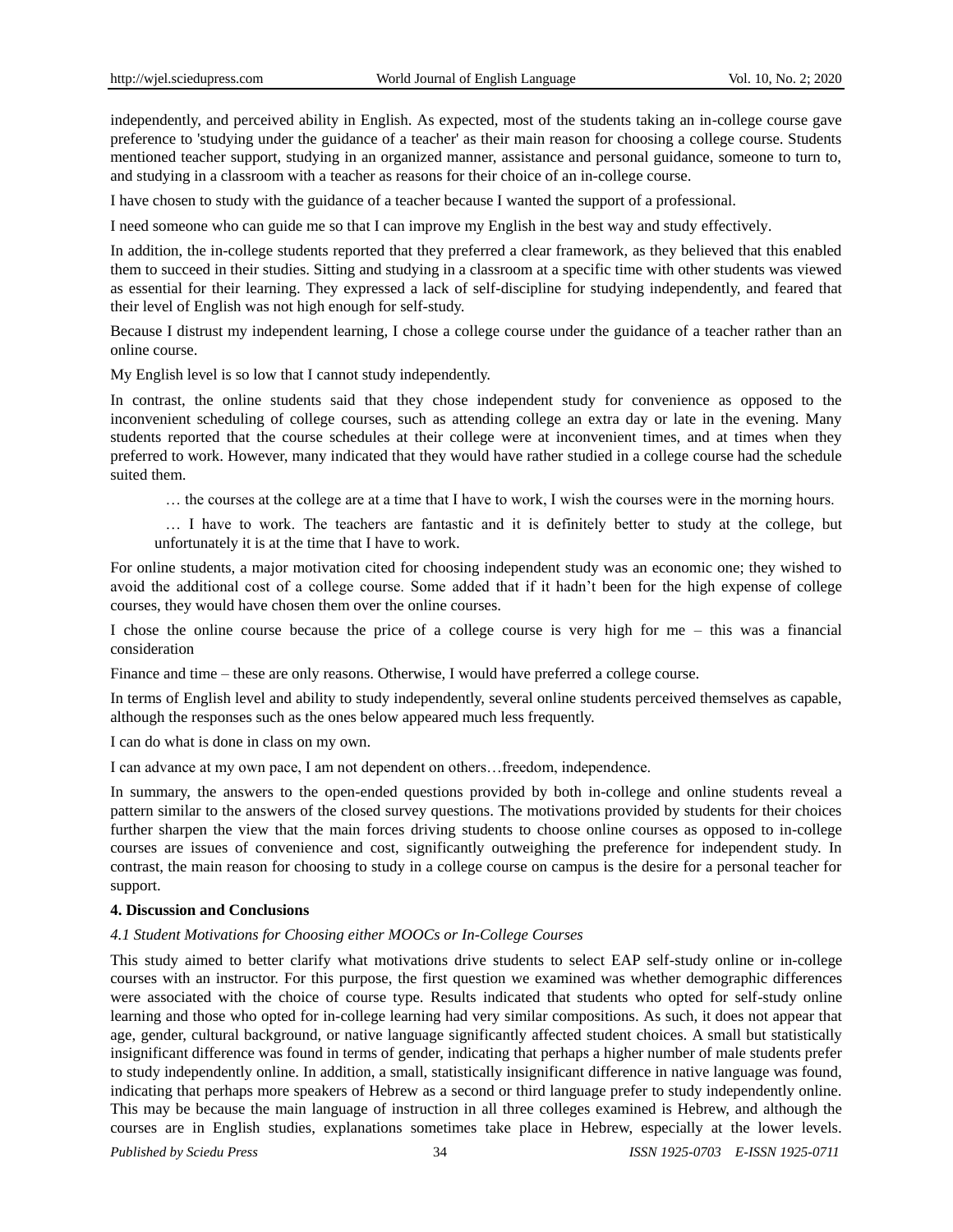Explanations in the online program are also in Hebrew, however students have the choice of whether to listen to or disregard them.

When looking into the student motivations for choosing the type of course, as anticipated, differences were found between the two groups regarding study preferences. However, the findings indicate that an alarmingly large number of students who selected a MOOC stated they would have preferred to study in an in-college course, with 65% agreeing that they would study better under the guidance of a teacher and over half agreeing that they would prefer to communicate with a teacher and would benefit from studying in a group with other students. This finding was supported by the students' qualitative answers.

As hypothesized, the main motivations driving students to choose an online course were financial savings, time saving, and convenience. These findings were also highly supported by the students' qualitative answers. Moreover, many students expressed a need for scheduling college courses at more convenient times, which would enable them to fit work within their study schedule. In the three institutions examined, as is the case in most teacher education colleges, English courses are provided as external studies to the core college schedule. As such, English lessons take place in the late afternoon or evening hours, or on a day that the students would otherwise have off. That is, these are the hours that most students have available for work in order to finance themselves and their studies.

While the researchers' assumptions regarding student choice of course type for financial and time-saving reasons were supported by the findings, the hypothesis that students prefer autonomous learning was not highly supported, with about two thirds of the online students expressing a preference to study under the guidance of a teacher and about half preferring to study with peers. The hypothesis that one of the motivations for choosing a MOOC is the avoidance of studying English in class due to anxiety, or the perception that it is an unimportant subject, was refuted by the data. English level was self-rated as only slightly higher by online students, and both groups equally perceived their English studies as important. Also, a high percentage in both groups expressed a desire to study and improve their English. Thus, very little difference between the two groups could be discerned in terms of their perceptions or attitudes towards learning English. The only significant difference between the two groups was unrelated to English per se, with about twice as many MOOC students perceiving that they have a high ability to study independently in comparison to in-college students. Nevertheless, as 40% of the students who opted for self-study did not perceive their independent study abilities as good, these findings are worrisome.

The above findings indicate that student motivations for choosing a self-study online course in English is for the most part driven by extrinsic factors of cost and convenience. In contrast, internal motivations, such as a preference for autonomous learning, a preference to study without the distractions of other students, or not to be constrained by course assignments, were not prevalent.

#### *4.2 Lack of Learner Readiness Predicts Lack of Success on MOOCs*

These findings support claims in the literature that learners, especially those who do not yet hold a degree, require the guidance and support of a teacher (e.g., Christensen et al., 2013; Gameel & Wilkins, 2019; Guri-Rosenblit, 2006; Hew & Cheung, 2014; Mehran et al., 2017; Wallace, 2003; Wang et al., 2019). In the current study, the students indicated that they were well aware of this need, and the majority clearly expressed a preference to study in a class under the instruction of a teacher. The study indicates that in general students have no illusions about their self-study abilities and learner readiness, but nevertheless opt for MOOC learning, driven by other motivations. As such, the findings also support findings in the literature that students opt for MOOCs not as a preferred choice of learning, but rather due to financial, professional, or family constraints (Corbeil et al., 2018; Gameel & Wilkins, 2019; Guri-Rosenblit, 2005).

The study findings also support the argument that learner readiness is essential to MOOC learning (see Alcorn et al., 2015; Gameel & Wilkins, 2019; Hew & Cheung, 2014). While we do not have data regarding student engagement in the MOOCs, the majority of online students reported quite a low level of learner readiness, as expressed by their reported need for the guidance of a teacher, peers, and a set schedule. Based on Wang et al. (2019) and the large body of data indicating low completion rates, it can be assumed that many of the students did not in fact watch and follow all the units, if any. In addition, as 65% of the students were enrolled in the two pre-academic levels, it can also be assumed that they lacked the basic language skills needed to be able to follow and complete the MOOC tasks (Hew & Cheung, 2014). The findings of the current study indicate that even when the course is accredited and required for completion of their degree, when lacking learner readiness students will not successfully complete the course.

#### *4.3 Claims of Equal Access to Education by MOOCs Challenged*

While supporters of MOOCs have argued that such a format provides equal access to any individual who desires to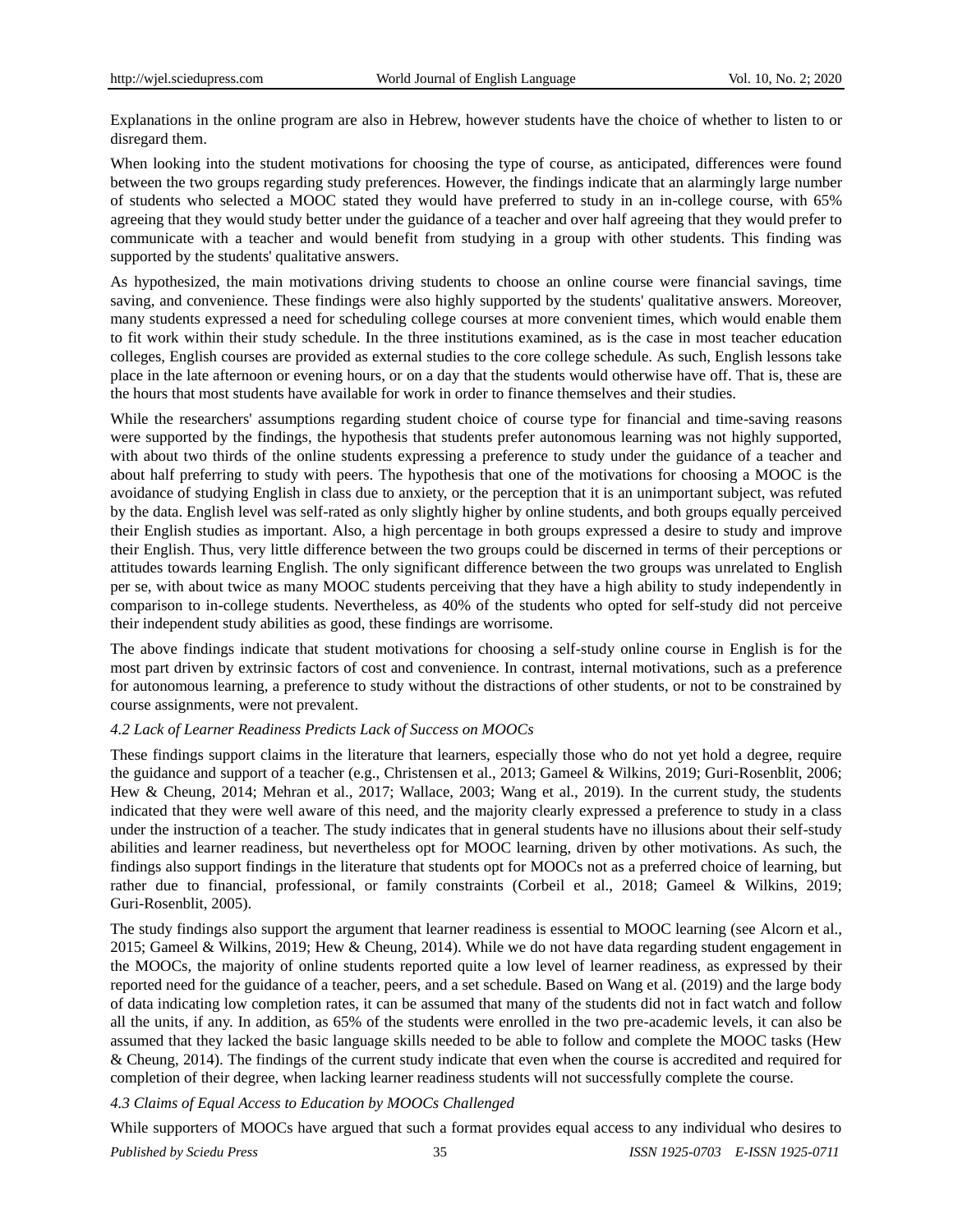learn, regardless of social class, previous education experience, or any other potential constraint, in the context of the current study the opposite result has in fact been found. The stated reason for the decision by the CHE to offer free online English courses to students of higher education was to ease the financial burden of additional tuition fees, and thus make English studies more accessible to all students. However, the findings of the current inquiry indicate a gross inequality between students, based on financial resources. The students who opted for MOOCs have been predominantly driven by financial reasons and the convenience of allowing them time to work. Students with better financial means can enjoy the instruction, support, and encouragement of a teacher, the benefit of a study group, and teacher and peer feedback – many of the benefits that online students indicated they would have preferred. As many as 65% of the online students reported they studied better under the guidance of a teacher, and 52% reported they studied better with a group of other students. As such, in contrast to the suggestion that a MOOC format provides equal access to any individual who desires to learn, our study indicates otherwise. Our findings reveal that the inequality between students in EAP requisites in higher education are based primarily on financial resources.

We are unable to compare the MOOCs and the in-college courses, as so many variables differ (contents, teachers, student investment, exams), making any comparison invalid. As such, we cannot make claims regarding the greater effectiveness of one over the other. The only data available are that success rates are significantly higher among students of the in-college courses in the three colleges examined in the current study. During the time period examined, 8% of students in the three colleges did not pass their English courses and were required to repeat them, while 59% of students who opted for an online course were required to repeat the level. Regardless of the reasons behind the current difference in success rates, the negative consequences are clear.

#### *4.4 Implications and Limitations*

We believe that these findings raise questions regarding the repercussions of national or institutional initiatives offering MOOCs, particularly in EAP. Prior to the implementation of any such large scale initiatives, pilot trials and rigorous research should be conducted to examine students' learner readiness and self-study skills. Based on the results, student needs should be addressed and revisions carried out in order to raise the potential effectiveness of such initiatives.

The findings of the current study may assist institutions of higher education in taking into consideration student needs – particularly scheduling required courses at more convenient times, as well as in guiding students to make more informed choices to facilitate their academic success. Moreover, the findings of this study contribute to the scant body of knowledge that currently exists on MOOCs in the field of EAP learning, shedding light on student motivations and learner readiness.

There are several limitations to the study which must be taken into consideration. One limitation is the MOOC for which the students register. This program was approved by the CHE and is offered to all students learning in institutions of higher education in Israel. Notwithstanding, the program is not without its critics, and professionals in the field have raised concerns regarding its quality as a program for independent learning. In addition, there is no way to monitor whether students in fact study the program materials. However, the aim of the study was not to examine the quality of the online program, but rather why students choose to take it and what the outcome is in terms of success or failure in the final exam. A second limitation is the population of the students examined. The participants are a representative sample of students learning in teacher education colleges. This population is not necessarily representative of all students learning in institutions of higher education, as students learning in academic colleges and universities may have different characteristics. As such, the generalizability of the findings is limited to teacher education colleges. A third limitation is the survey method used in the study. The use of self-report has its limitations, such as social desirability or false answers. In addition, the sample of online students was smaller than that of the in-college students. Future research exploring student motivations and perceptions of MOOCs should be conducted on a larger scale, and qualitative interviews with students may provide a more complete view of the various aspects under consideration.

#### **5. Conclusions**

*Published by Sciedu Press* 36 *ISSN 1925-0703 E-ISSN 1925-0711* Despite the above limitations, some conclusions can be reached. When offering accredited MOOCs to undergraduate students, particularly in EAP, learner readiness and motivations for choosing them should first be established. Students should not be encouraged to take a MOOC unless they have advanced self-study skills, high motivation for autonomous learning, and possess learner readiness in terms of the fundamentals of understanding and following online lessons and digital skills. It can also be concluded that a better format for undergraduate students would be a MOOC supported by a teacher or facilitator, rather than stand-alone self-study courses. Most importantly, MOOCs should not be an option made more financially viable to students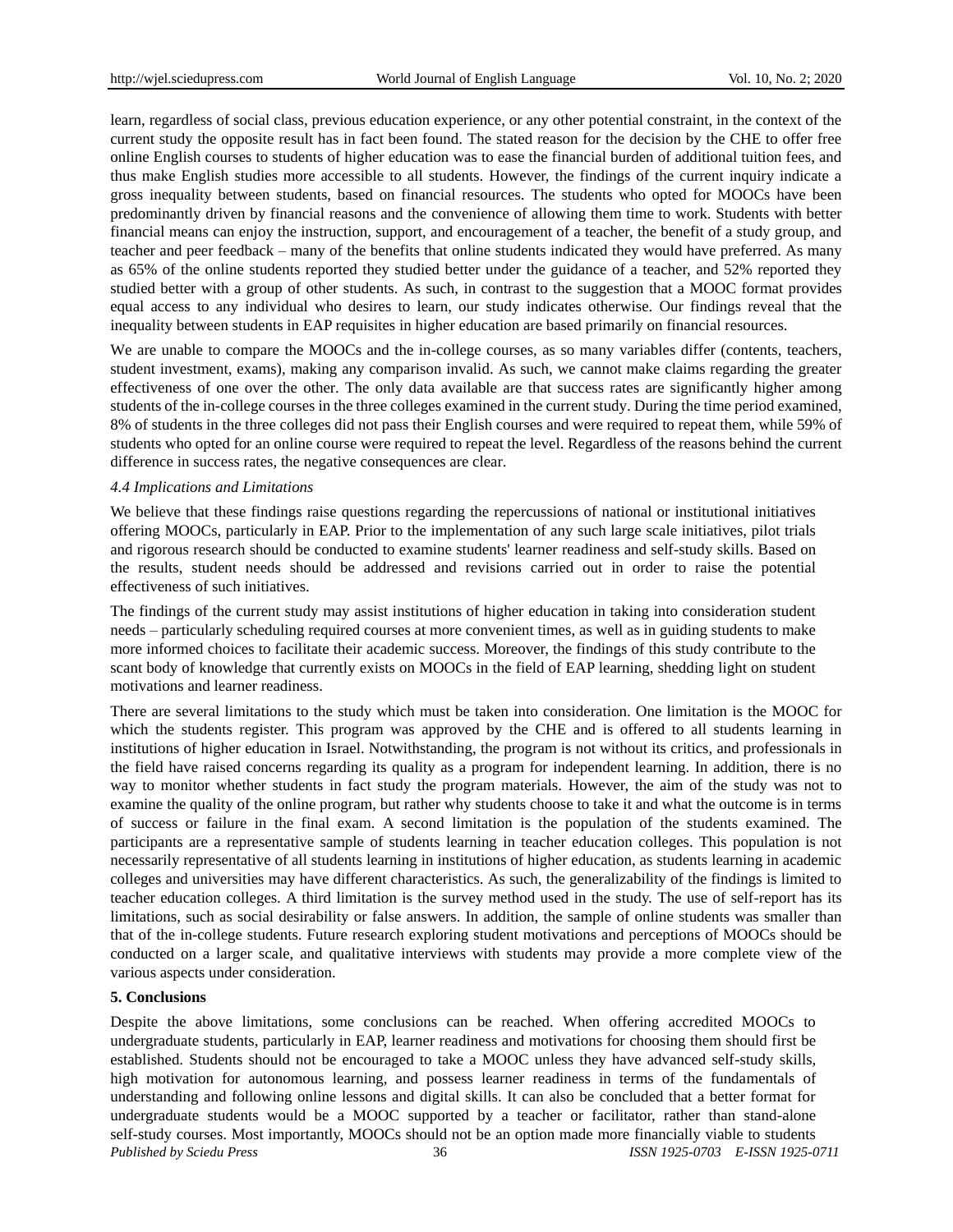than another, and, if given a choice, MOOCs and in-college courses should be made equally accessible financially to students. Equality in education refers to ensuring that students are provided equally with the tools and support needed for true access to learning.

### **Acknowledgements**

We wish to extend our gratitude to the MOFET Institute for Research, Curriculum and Program Development in Teacher Education for funding this study.

#### **References**

- Alcorn, B., Christensen, G., & Kapur, D. (2015). Higher education and MOOCs in India and the global south. *Change: The Magazine of Higher Learning*, *47*(3), 42-49. https://doi.org/10.1080/00091383.2015.1040710
- Al Megren, A., & Yassin, S. Z. (2013). Learning object repositories in e-learning: Challenges for learners in Saudi Arabia. *European Journal of Open, Distance and E-Learning, 16*(1), 115-130.
- Christensen, G., Steinmetz, A., Alcorn, B., Bennett, A., Woods, D., & Ezekiel, E. J. (2013). The MOOC Phenomenon: Who Takes Massive Open Online Courses and Why? *Open Education Europa*. https://doi.org/10.2139/ssrn.2350964
- Cole, A. W., & Timmerman, C. E. (2015). What do current college students think about MOOCs? *MERLOT Journal of Online Learning and Teaching*, *11*(2), 188-201.
- Corbeil, J. R., Khan, B. H., & Corbein, M. E. (2018). MOOCs revisited: Still transformative or passing fad? *Asian Journal of University Education*, *14*(2), 1-12.
- Daly, J. A., & Miller, M. D. (1975). The empirical development of an instrument to measure writing apprehension. *Research in Teaching of English*, *9*, 242-249. https://doi.org/10.1037/t73755-000
- De Corte E., Engwall, L., & Teichler, U. (2016). The hype of MOOCs. In E. De Corte, L. Engwall, & U. Teichler, (Eds.), *From books to MOOCs? Emerging models of learning and teaching in higher education* (xv-xxv)*.* London, England: Portland Press Wenner-Gren International Series.
- Dey, I. (1993). *Qualitative data analysis: A user-friendly guide*. London, England: Routledge.
- Feniger, Y., & Ayalon, H. (2015). English as a gatekeeper: Inequality between Jews and Arabs in access to higher education in Israel. *International Journal of Educational Research, 76,* 104-111. https://doi.org/10.1016/j.ijer.2015.04.003
- Fioriksdottir, F. (2017). The impact of different modalities on student retention and overall engagement patterns in open online courses. *Computer Assisted Language Learning, 31*(1-2), 53-71. https://doi.org/10.1080/09588221.2017.1381129
- Flowerdew, J., & Peacock, M. (2001). Issues in EAP: Preliminary perspectives. In J. Flowerdew & M. Peacock (Eds.), *Research perspectives on English for academic purposes* (pp. 8-24)*.* Cambridge, UK: Cambridge University Press. https://doi.org/10.1017/CBO9781139524766.004
- Gameel, B. G., & Wilkins, K. G. (2019). When it comes to MOOCs, where you are from makes a difference. *Computers & Education*, *136*(1), 49-60. https://doi.org/10.1016/j.compedu.2019.02.014
- Garrison, R., & Cleveland-Innes, M. (2005). Facilitating Cognitive Presence in Online Learning: Interaction Is Not Enough. *The American Journal of Distance Education, 19*(3), 133-148. https://doi.org/10.1207/s15389286ajde1903\_2
- Guri-Rosenblit, S. (2006). Eight paradoxes in the implementation process of e-learning in higher education. *Distances et Savoirs*, *4*(2), 155-179. https://doi.org/10.3166/ds.4.155-179
- Hew, K. F., & Cheung, W. S. (2014). Students' and instructors' use of massive open online courses (MOOCs): Motivations and challenges. *Educational Research Review, 12*, 45-58. https://doi.org/10.1016/j.edurev.2014.05.001
- Kebritchi, M., Lipschuetz, A. & Santiague, L. (2017). Issues and Challenges for Teaching Successful Online Courses in Higher Education: A Literature Review. Journal of Educational Technology Systems, *46*(1), 4-29. https://doi.org/10.1177/0047239516661713
- Kelly, M. (2013). Issues for language policy in higher education. *Sustainable Multilingualism*, *2,* 12-22. https://doi.org/10.7220/2335-2027.2.2